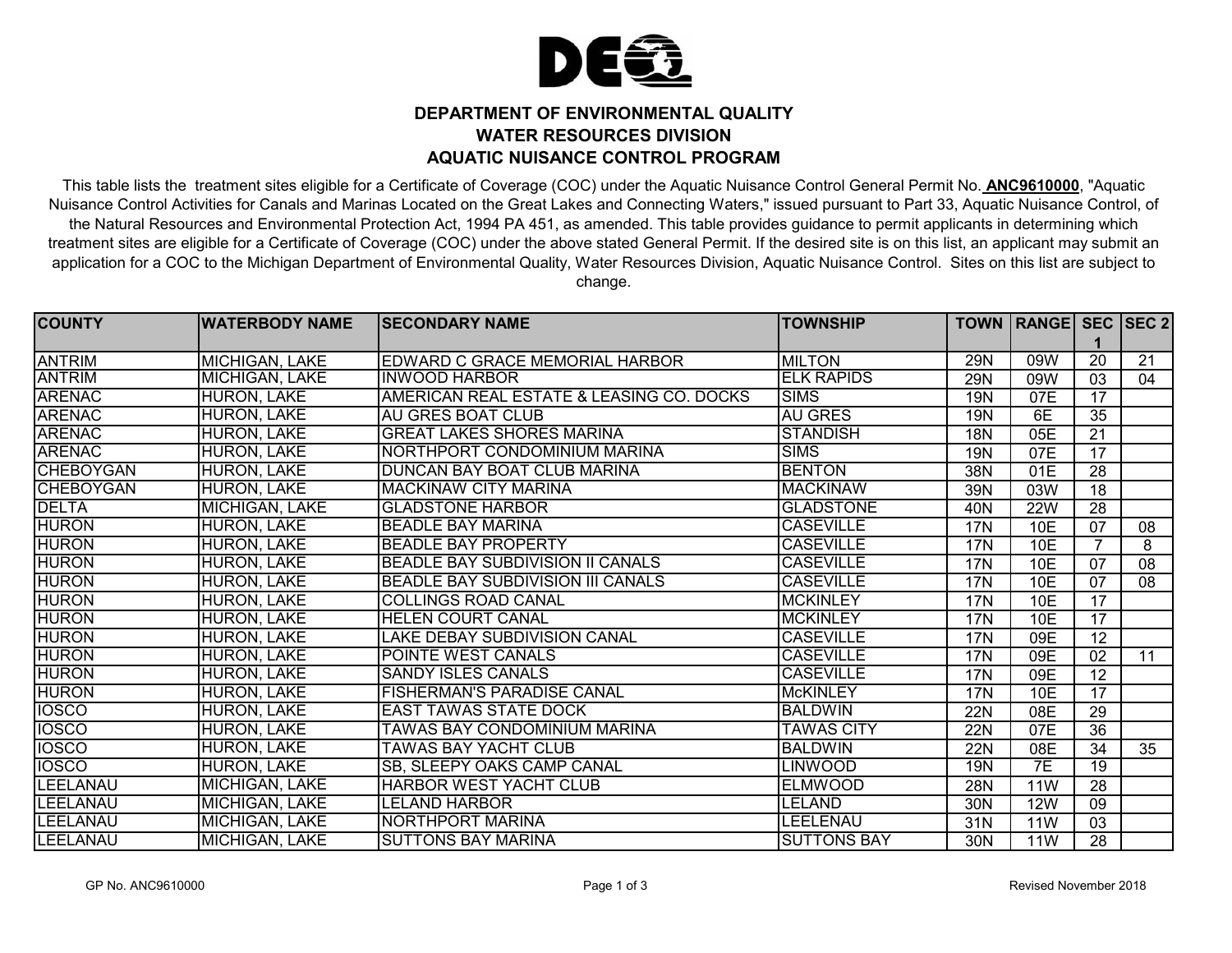| <b>COUNTY</b> | <b>WATERBODY NAME</b> | <b>SECONDARY NAME</b>            | <b>TOWNSHIP</b>          |                 | TOWN   RANGE   SEC   SEC 2 |                 |                 |
|---------------|-----------------------|----------------------------------|--------------------------|-----------------|----------------------------|-----------------|-----------------|
| <b>MACOMB</b> | ST. CLAIR, LAKE       | 400 ON THE LAKE MARINA           | <b>HARRISON</b>          | 02N             | 14E                        | 36              |                 |
| <b>MACOMB</b> | ST. CLAIR, LAKE       | <b>ANCHOR BAY HARBOR CANAL</b>   | <b>CHESTERFIELD</b>      | 03N             | 14E                        | 27              | 28              |
| <b>MACOMB</b> | ST. CLAIR, LAKE       | <b>AUVASE CREEK</b>              | <b>CHESTERFIELD</b>      | 03N             | 14E                        | 27              | 28              |
| <b>MACOMB</b> | ST. CLAIR, LAKE       | <b>AVON ON THE LAKE CANAL</b>    | ST. CLAIR SHORES,        | 01N             | 13E                        | $\overline{23}$ |                 |
| <b>MACOMB</b> | ST. CLAIR, LAKE       | <b>BAYVIEW / LAKECREST CANAL</b> | ST. CLAIR, CITY OF       | 01N             | 13E                        | 23              |                 |
| <b>MACOMB</b> | ST. CLAIR, LAKE       | <b>BAYVIEW / WILDWOOD CANAL</b>  | ST. CLAIR, CITY OF       | 01N             | 13E                        | 23              |                 |
| <b>MACOMB</b> | ST. CLAIR, LAKE       | <b>BEACH/E 10 MILE CANAL</b>     | ST. CLAIR SHORES, C      | 01N             | 13E                        | $\overline{23}$ |                 |
| <b>MACOMB</b> | ST. CLAIR, LAKE       | <b>BELLE MAER MARINA</b>         | <b>HARRISON</b>          | 02N             | 14E                        | 10              |                 |
| <b>MACOMB</b> | ST. CLAIR, LAKE       | <b>BELVIDERE CANAL</b>           | <b>HARRISON</b>          | 02N             | <b>14E</b>                 | 15              |                 |
| <b>MACOMB</b> | ST. CLAIR, LAKE       | <b>BENJAMIN - MAPLE CANAL</b>    | <b>ST. CLAIR SHORES,</b> | $\overline{01}$ | 13E                        | $\overline{23}$ |                 |
| <b>MACOMB</b> | ST. CLAIR, LAKE       | <b>BENJAMIN CANAL</b>            | ST. CLAIR SHORES,        | 01N             | 13E                        | 23              |                 |
| <b>MACOMB</b> | ST. CLAIR, LAKE       | <b>BLOSSOM HEATH PARK MARINA</b> | <b>HARRISON</b>          | 01N             | 13E                        | 26              |                 |
| <b>MACOMB</b> | ST. CLAIR, LAKE       | <b>BLUE LAGOON MARINA</b>        | <b>HARRISON</b>          | 02N             | <b>14E</b>                 | 10              |                 |
| <b>MACOMB</b> | ST. CLAIR, LAKE       | EDGEWATER/PRIVATE SHORE CANALS   | <b>CHESTERFIELD</b>      | 03N             | 14E                        | 32              |                 |
| <b>MACOMB</b> | ST. CLAIR, LAKE       | EMERALD CITY BOAT CLUB MARINA    | <b>SAINT CLAIR</b>       | 01N             | 13E                        | 26              |                 |
| <b>MACOMB</b> | ST. CLAIR, LAKE       | <b>GREAT LAKES YACHT CLUB</b>    | <b>ST. CLAIR SHORES,</b> | 01N             | 13E                        | 27              |                 |
| <b>MACOMB</b> | ST. CLAIR, LAKE       | <b>HARBOR CLUB NORTH</b>         | <b>HARRISON</b>          | 02N             | 14E                        | 29              |                 |
| <b>MACOMB</b> | ST. CLAIR, LAKE       | <b>HARBOR CLUB SOUTH</b>         | <b>HARRISON</b>          | 02N             | 14E                        | 30              |                 |
| <b>MACOMB</b> | ST. CLAIR, LAKE       | <b>HARBOR DRIVE CANAL</b>        | <b>CHESTERFIELD</b>      | 03N             | 14E                        | 27              | 28              |
| <b>MACOMB</b> | ST. CLAIR, LAKE       | <b>HARBOR PLACE MARINA</b>       | ST. CLAIR SHORES.        | 01N             | 13E                        | 35              |                 |
| <b>MACOMB</b> | ST. CLAIR, LAKE       | <b>HARBOUR POINTE MARINA</b>     | <b>HARRISON</b>          | 02N             | <b>14E</b>                 | 31              |                 |
| <b>MACOMB</b> | ST. CLAIR, LAKE       | <b>HIDDEN COVE MARINA</b>        | <b>HARRISON</b>          | 02N             | 14E                        | 31              |                 |
| <b>MACOMB</b> | ST. CLAIR, LAKE       | <b>HURON POINTE CANALS</b>       | <b>HARRISON</b>          | 02N             | 14E                        | 22              | $\overline{27}$ |
| <b>MACOMB</b> | ST. CLAIR, LAKE       | <b>JEFFERSON BEACH MARINA</b>    | <b>HARRISON</b>          | 01N             | 13E                        | 26              |                 |
| <b>MACOMB</b> | ST. CLAIR, LAKE       | LAC SAINTE CLAIRE PARK MARINA    | <b>HARRISON</b>          | 01N             | 13E                        | 23              |                 |
| <b>MACOMB</b> | ST. CLAIR, LAKE       | LAKE CREST- RIO VISTA CANAL      | <b>ST. CLAIR SHORES,</b> | 01N             | 13E                        | 23              |                 |
| <b>MACOMB</b> | ST. CLAIR, LAKE       | LAKE FRONT MARINA                | <b>ST. CLAIR SHORES,</b> | 01N             | 13E                        | 35              |                 |
| <b>MACOMB</b> | ST. CLAIR, LAKE       | LANGE ISLAND CANAL               | <b>ST. CLAIR SHORES,</b> | 01N             | 13E                        | 11              |                 |
| <b>MACOMB</b> | ST. CLAIR, LAKE       | LIBERTY-CLAIRWOOD-DOREMUS CANALS | ST. CLAIR SHORES,        | 01N             | 13E                        | $\overline{35}$ |                 |
| <b>MACOMB</b> | ST. CLAIR, LAKE       | <b>LOTTIVUE CANALS</b>           | <b>CHESTERFIELD</b>      | 03N             | 14E                        | 23              | 26              |
| <b>MACOMB</b> | ST. CLAIR, LAKE       | <b>MACRAY HARBOR MARINA</b>      | <b>HARRISON</b>          | 02N             | <b>14E</b>                 | 12              |                 |
| <b>MACOMB</b> | ST. CLAIR, LAKE       | <b>MALLAST CANALS</b>            | <b>HARRISON</b>          | 2N              | 14E                        | 21              |                 |
| <b>MACOMB</b> | ST. CLAIR, LAKE       | MAPLE - BEACH CANAL              | ST. CLAIR SHORES, C      | 01N             | 13E                        | 23              |                 |
| <b>MACOMB</b> | ST. CLAIR, LAKE       | <b>MICHIGAN HARBOR MARINA</b>    | <b>HARRISON</b>          | 01N             | 13E                        | 26              |                 |
| <b>MACOMB</b> | ST. CLAIR, LAKE       | <b>MILLER MARINA</b>             | <b>HARRISON</b>          | 01N             | 13E                        | $\overline{26}$ |                 |
| <b>MACOMB</b> | ST. CLAIR, LAKE       | POINTE ROSA CANALS               | <b>HARRISON</b>          | 02N             | 14E                        | 21              |                 |
| <b>MACOMB</b> | ST. CLAIR, LAKE       | <b>SEA WATCH DOCKOMINIUMS</b>    | <b>WARREN</b>            | 01N             | 12E                        | 29              | 30              |
| <b>MACOMB</b> | ST. CLAIR, LAKE       | <b>ROSELANE CANAL</b>            | <b>CHESTERFIELD</b>      | 03N             | 14E                        | 29              |                 |
| <b>MACOMB</b> | ST. CLAIR, LAKE       | SELFRIDGE A.N.G. MARINAS         | <b>HARRISON</b>          | 02N             | 14E                        | 05              |                 |
| <b>MACOMB</b> | ST. CLAIR, LAKE       | <b>SHORE CLUB MARINA</b>         | ST. CLAIR SHORES, C      | 01N             | 13E                        | 35              |                 |
| <b>MACOMB</b> | ST. CLAIR, LAKE       | SHOREWOOD CANAL                  | ST. CLAIR SHORES, C      | 01N             | 13E                        | 14              |                 |
| <b>MACOMB</b> | ST. CLAIR, LAKE       | <b>SOUTH ARDMORE CANAL</b>       | ST. CLAIR SHORES,        | 01N             | 13E                        | 23              |                 |
| <b>MACOMB</b> | ST. CLAIR, LAKE       | <b>STATLER - BENJAMIN CANAL</b>  | ST. CLAIR SHORES, C      | 01N             | 13E                        | 23              |                 |